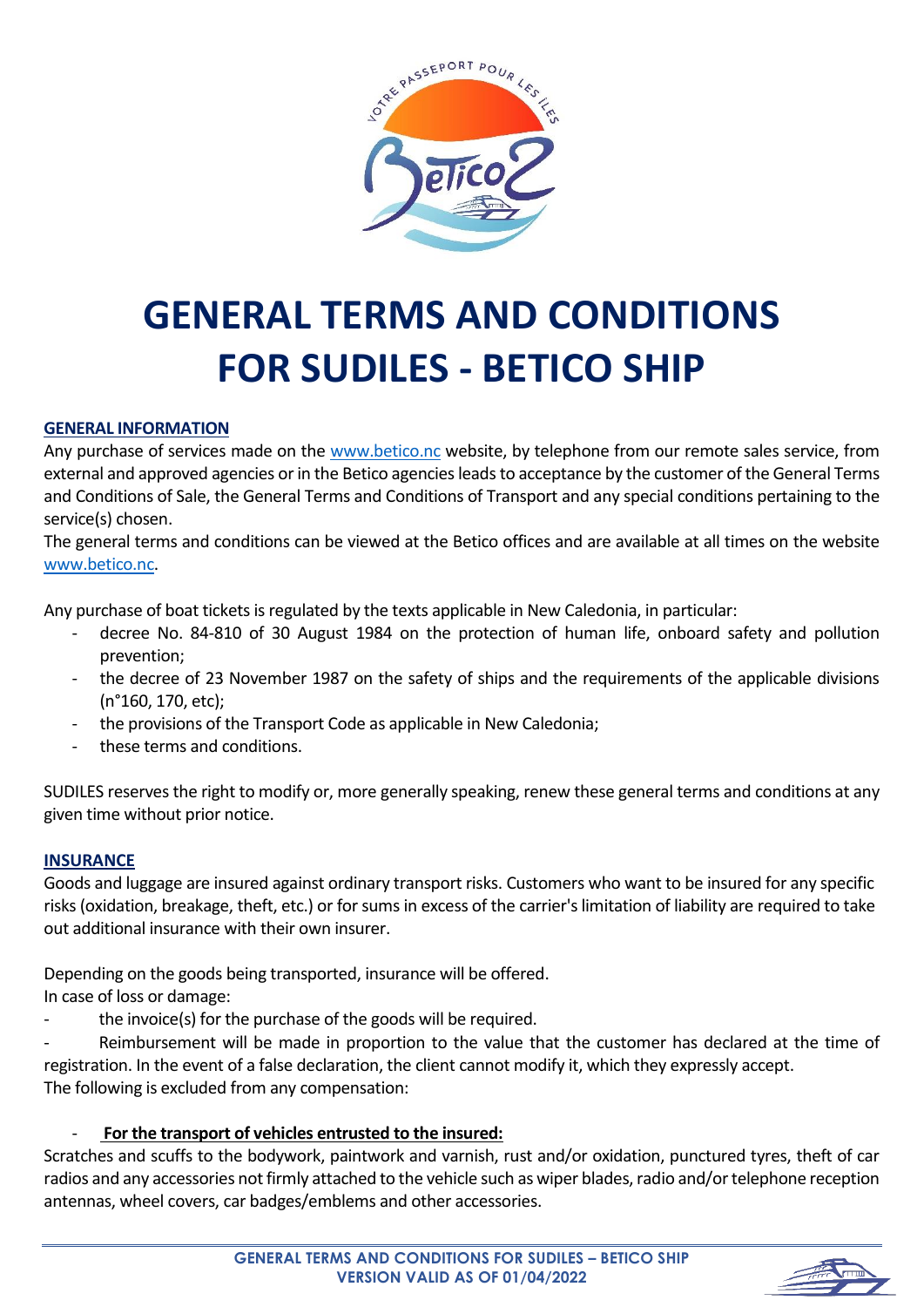# - **For the transport of general cargo ( non-perishable dry goods):**

All damage due to wear and tear of the insured goods because of their current condition and if they are secondhand, radio reception equipment, guidance or telecommunication devices or equipment including antennas carried on board the vehicle, any type of portable device or equipment and accessories (mobile phone, walkman, tablet, GPS or computer), cash, credit cards, chequebooks or any other valuables, jewels or objects made of precious metals).

**As a reminder, Passengers are encouraged not to place any money, valuables or fragile objects in their luggage, as the Company declines all responsibility in the event of loss, disappearance, theft and/or damage. Hand luggage is under the sole supervision of the passenger.**

# **1- TERMS AND CONDITIONS OF SALE**

# **DEFINITIONS**

Company: Refers to the SUDILES shipping company, known as BETICO, which issued the ticket and/or the CARGO reservation letter.

Ticket: Refers to the document issued by the Company, entitling the user to travel to the indicated destination. It may not be given to a third party or transferred.

Cargo: Refers to the price of transport of goods, but also to all the goods that can be transported.

Sender: Refers to the natural or legal person sending the goods.

Recipient: Refers to the natural or legal person receiving the goods.

# **CONTACT AND CUSTOMER INFORMATION**

When purchasing services, the passenger must provide contact information, preferably a local mobile telephone number. The customer must be reachable at all times by the Company for any information regarding the transport. For customers who do not have a local mobile phone number, they must provide upon reservation, at the point of sale or on the website, a valid email address that they regularly check. If possible, they should provide the name of the hotel or other accommodation where they are stating on arrival. The Company declines all responsibility if the message, email or call does not reach the passenger, especially if the telephone number or email address provided is incorrect or unavailable.

When depositing Cargo, the sender must also provide the recipient's telephone contact.

The customer must check the information regarding the services they purchase (dates, destinations, names, package description, etc.) and report any errors or anomalies at the time of purchase. Any errors regarding the surname, name, destination, package description, email address or telephone number is the sole responsibility of the registering Passenger/Customer.

# **JOURNEY SCHEDULES**

The timetable shown is subject to change without notice, we recommend that you enquire the day before your departure.

# **PASSENGER OBLIGATIONS**

Passengers should arrive at the boarding port with their ticket and an original and valid piece of identity: Nouméa:

- **-** Arrival one hour prior do the ship's departure time;
- **-** Ticket sales close thirty minutes before the ship's departure time;
- **-** End of check-in twenty minutes before departure.

# Ile of Pines:

- **-** Arrival one hour prior do the ship's departure time;
- **-** Ticket sales and check-in close ten minutes before the ship's departure time.

Lifou, Maré Island and Ouvéa:

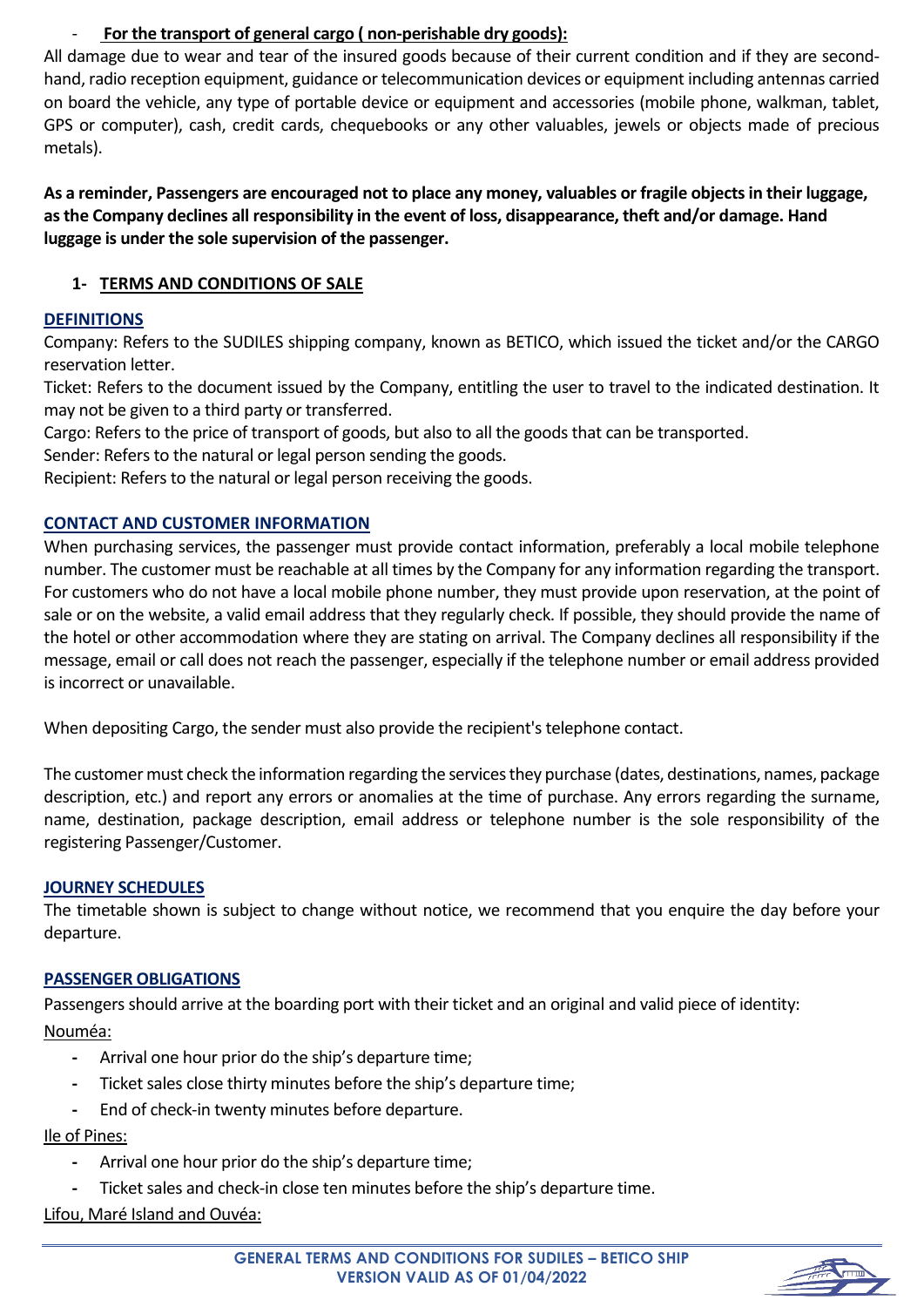- **-** Arrival two hours prior do the ship's departure time.
- **-** Ticket sales and check-in close twenty minutes before the ship's departure time.

From this time on and until the ship sets sail, no passengers may embark. No refund will be issued and no support will be provided (hotel, plane ticket, etc.).

# **CARGO DEPOSIT**

For safety and hygiene reasons, the following are considered as Cargo:

coolers, boxes, trunks and boxes with dimensions exceeding: 60\*40\*40 cm and/or weight exceeding 25 Kg;

-foodstuffs (yams, rice, meat, chicken, etc.), transported in and out of coolers;

-plants (flower, houseplants, etc.);

-domestic animals within the limits outlined in these terms and conditions;

-all vehicles (including bikes and motorbikes).

For all packages, coolers, etc. over 25 kg, please contact the Cargo Department before making your deposit. You may be asked to divide your package into several packages in order to make them lighter and to ensure that they are handled in compliance with safety standards.

The nature of the goods must be declared at the time of deposit. In case of false declaration or the unintentional discovery of dangerous or forbidden material, the customer is liable to criminal prosecution, with immediate confiscation of the goods and a report may be transmitted to the competent authorities.

**Departure from Nouméa:** Goods must be checked in at the Cargo Department the day before the ship's departure and no goods (cargo) are accepted on the day of departure.

# **Departure from Loyalty Island :**

Due to the lack of port infrastructure and cold rooms, the reception of cargo, listed above, is done on the day of departure.

In addition, coolers, crates, trunks and cartons **of any size** are considered as Cargo and as such are charged at the applicable Cargo rates.

# **IDENTIFICATION DOCUMENTS**

The identity documents accepted for all ticket reservations, for check-in at the departure station or agency and for boarding the ship are the French or foreign identity card, French or foreign passport, French or foreign driving licence, temporary residence permit, resident card, certificate of residence of an Algerian national, the card of a national of a member state of the European Union or of the European Economic Area, the receipt of application for an identity document, in the event that the application for an identity document is in progress, a declaration of loss from the local police force, in the event that the identity document is lost, the family record book (Livret de Famille) for children under 13 years of age, provided that one of the parents can prove his or her identity with one of the above-mentioned documents, the birth certificate for children under 13 years of age, the current year's transport card. These documents must be valid on the date of travel.

For the purchase of tickets, the presentation of one of the above-mentioned documents is mandatory (photocopies are accepted).

On the day of departure, at check-in and boarding, the original of one of these documents is required to check the passenger's identity.

# **PASSENGERS' RESPONSIBILITIES**

Passengers undertake to comply, on board the ship, with the regulations established by the Company and to abide by the instructions given to them by the members of the crew.

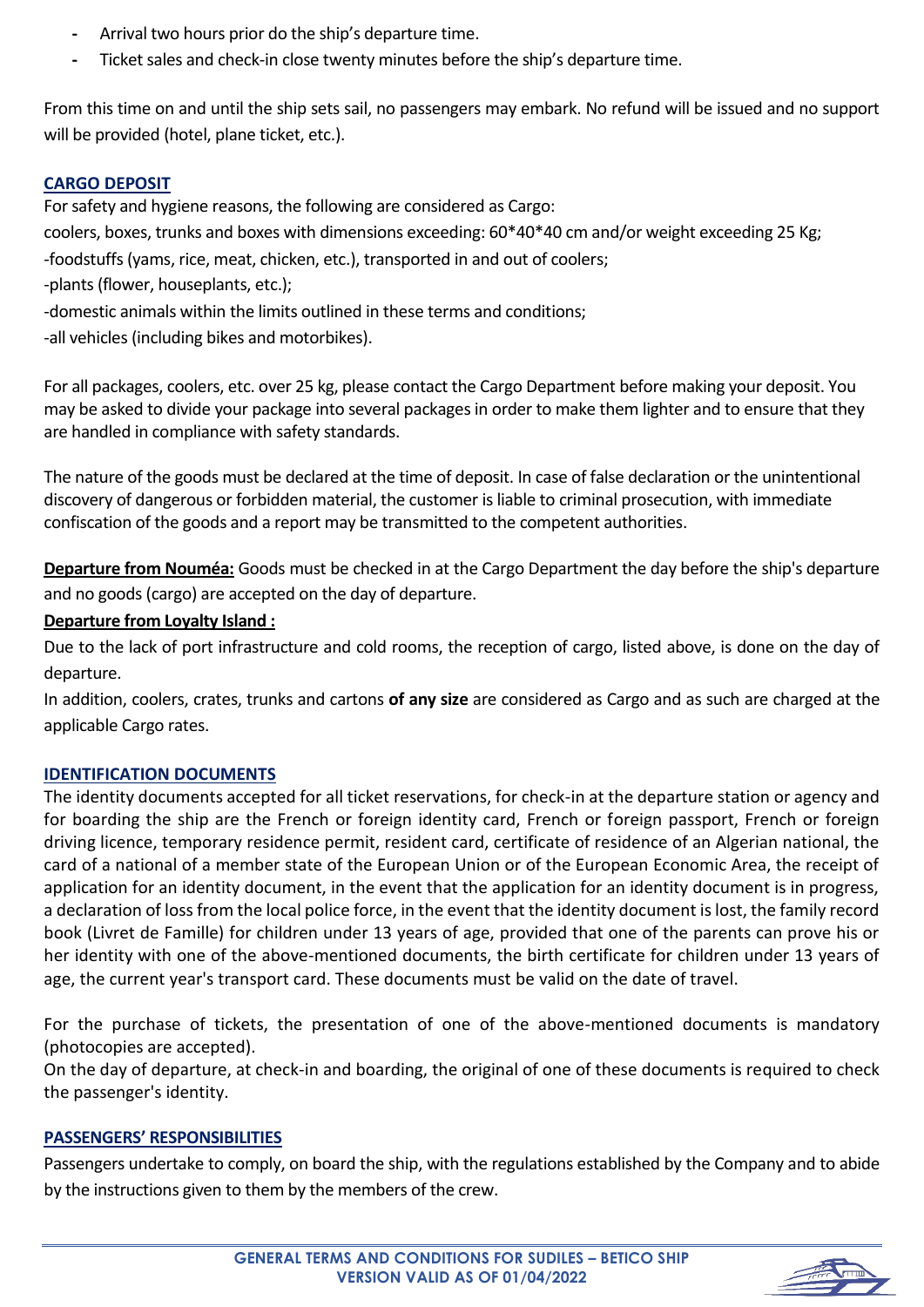They only have access to public areas such as lounges, sun-deck, snack bar, sanitary facilities. The crew may carry out random checks at any time.

# **SUPERVISION OF CHILDREN**

The Company accepts young children (under the age of 4) only if they are accompanied by one of their parents or an adult over the age of 18: their tickets must be bought at the same time as the accompanying adult and must be listed in the same reservation record.

For security reasons on board, the Company does not accept children between the age of 4 and 13 to travel without a parent, legal guardian or adult over 18. However, children within this age range may travel under the supervision of one accompanying adult over 18 years of age (except for disabled persons), with a maximum of 10 children for one adult.

All accompanying persons expressly agree to complete and sign a form provided by the sales agent at the time of booking, certifying that the information provided on this form is accurate.

It should be noted that in the event of a false declaration, the customer may be refused boarding.

During the entire journey, children must remain under the supervision of the parent or accompanying adult.

# **PASSENGERS REQUIRING SPECIAL ASSISTANCE**

Persons requiring special care (e.g. medication allergies), or assistance in case of emergency, should indicate this at the time of booking in order to check the conditions of transport. The support of the crew is effective from the moment of boarding the ship until disembarkation. The following persons with reduced mobility are concerned:

- **-** People who use wheelchairs or have one or more of the following disabilities: physical, visual, hearing, cognitive, mental or psychological;
- **-** People who are 1.40m or less in height;
- **-** Women who are 5 months pregnant or more;
- **-** Persons over the age of 75;
- **-** Persons who have difficulty walking;
- **-** Persons travelling with children under the age of 4;

Pregnant women can go on a sea voyage up to 7 months into their pregnancy. It is mandatory to inform the Company of this at the time of booking. Pregnant women and people with medical conditions requiring special treatment are advised to seek medical advice before travelling.

The Company may refuse disabled or reduced mobility persons to travel if:

- **-** the transport of the person in question is impossible under safe or operationally feasible conditions;
- **-** Their number exceeds the number of places reserved for them on board;
- **-** The dimensions of the ship or its access doors make it physically impossible for them to embark;
- **-** The conditions at sea or the wind could put these persons in danger.

The Company does not require an accompanying person but may refuse a disabled or reduced-mobility passenger if it considers it is not safe for them to travel.

# **FARE, PAYMENT METHOD AND CONDITIONS OF VALIDITY**

Regardless of the date of issue of the ticket and/or the date of deposit of Cargo, it is expressly agreed that the fare is calculated according to the applicable rates on the day of the reservation. Prices include all taxes. Prices are expressed in CFP Francs (XPF) Payment can be made by card or in cash. Due to the numerous payment failures, cheques are no longer accepted.

The applicable TGC rates are indicated on receipts and invoices. They may vary according to the services and destinations if the chosen destination is covered by a provincial agreement/contract.

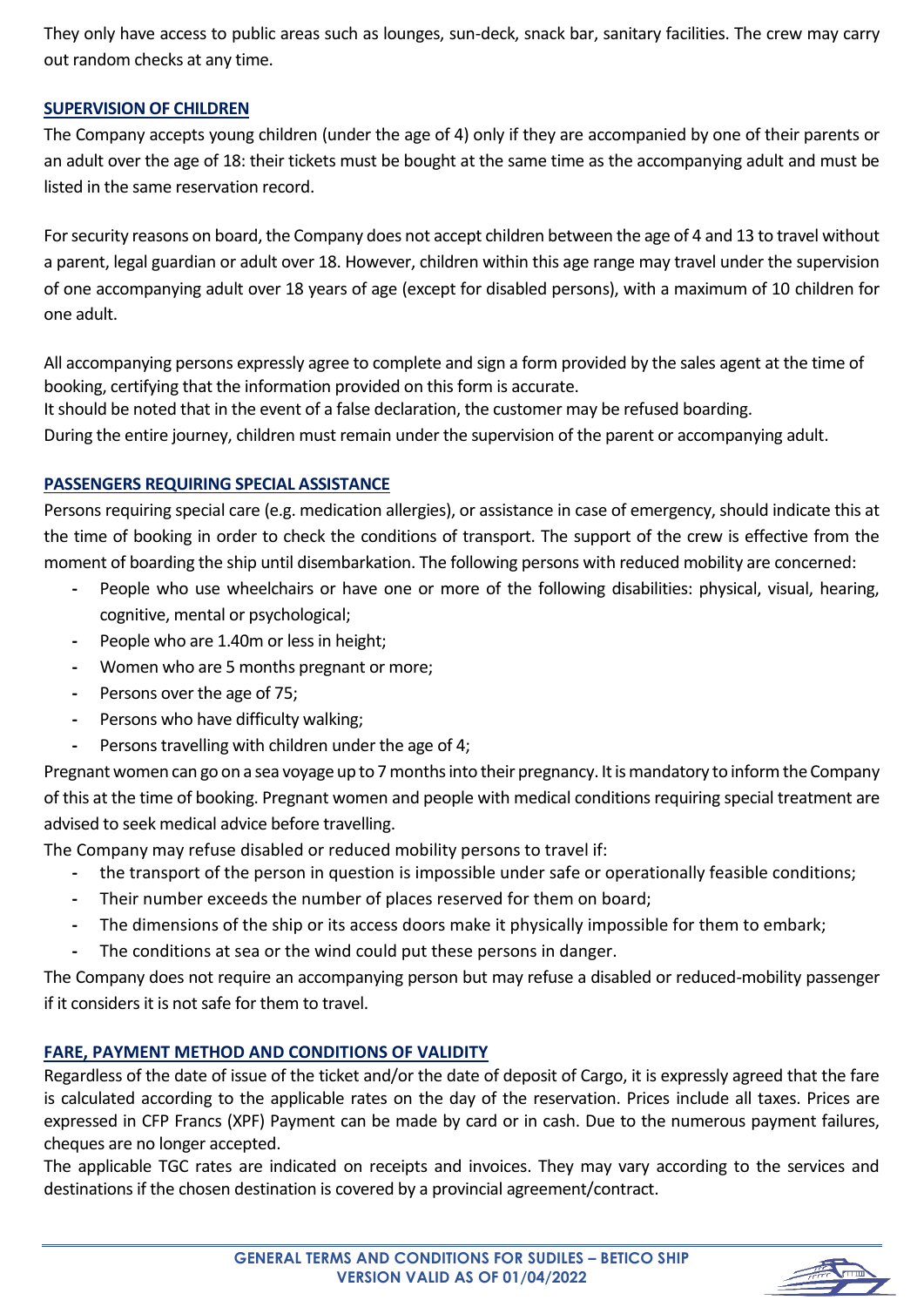A handling fee is applicable for all ticket and/or cargo bookings and is non-refundable in the event of cancellation by the customer.

Special rates may apply for certain professions and holder's of transport cards. For any supplementary information, please enquire at your local Betico agency.

## **ADDITIONAL SERVICES**

Additional services may be purchased according to the applicable pricing conditions. These services, such as the advance booking of meals at the snack bar, additional luggage, excess luggage, etc. are subject to the same rules as passenger services (ticket). They can only be used on the day of the scheduled crossing.

#### **CUSTOMER ACCOUNT**

An account opening contract must be completed and signed by the customer and the Company beforehand. Please contact the company for details about how to open a customer account.

#### **Ordering conditions :**

For placing of orders, an estimate is communicated to the customer and the order is considered as finalised after being signed, preceded by the words "approved, agreed" by the customer or acceptance by e-mail.

#### **Payment and invoicing conditions :**

Invoices must be paid within **30 days of issuance.**

#### **Late payment or failure to pay :**

Failure to pay an invoice entitles the Company to suspend the contract, in particular by blocking the customer account, and to suspend all the Customer's services.

Failure to pay shall also result in the expiration of any other time limits and shall render all other claims immediately due and payable.

Subject to any legal action concerning the sums due, any delay in payment will result in late payment interest, calculated in accordance with the applicable regulations, and without any obligation to send a formal notice. Any additional costs (e.g. in the event of collection by a bailiff) may be claimed from the customer upon presentation of proof of payment.

#### **COUNTRY CONTINUITY TICKETS**

When booking, the passengers must provide their Transport Card issued by Air Calédonie. New Caledonia partially finances Continuité Pays tickets. The regulatory conditions are as follows: valid one-way, from Nouméa, the Loyalty Islands or the Isle of Pines depending on the passenger's island of residence, subject to availability.

No refunds, cancellations or name changes are possible in the event of cancellation of a journey or at the request of the passenger. It is only possible to transfer the ticket to another date depending on the availability of seats.

#### **SOLIDARITY TRANSPORT TICKETS**

For bookings, the passengers concerned must present their ID, their Medical Aid Card and the transport voucher issued by the Loyalty Islands Province. The regulatory conditions are as follows: valid only for round trips from the Loyalty Islands or the Isle of Pines depending on the passenger's island of residence, subject to availability. The medical aid card must be valid at the time of the trip.

No refunds or name changes are possible in the event of cancellation of a crossing or at the request of the passenger. It is only possible to transfer the ticket to another date depending on the availability of seats and the validity of the medical aid card.

#### **GIFT CARDS**

They are issued in the form of vouchers and can be purchased at all Betico points of sale or on the online booking sit[e www.betico.nc.](http://www.betico.nc/) The value of the vouchers is determined at the time of purchase. The beneficiary may use them

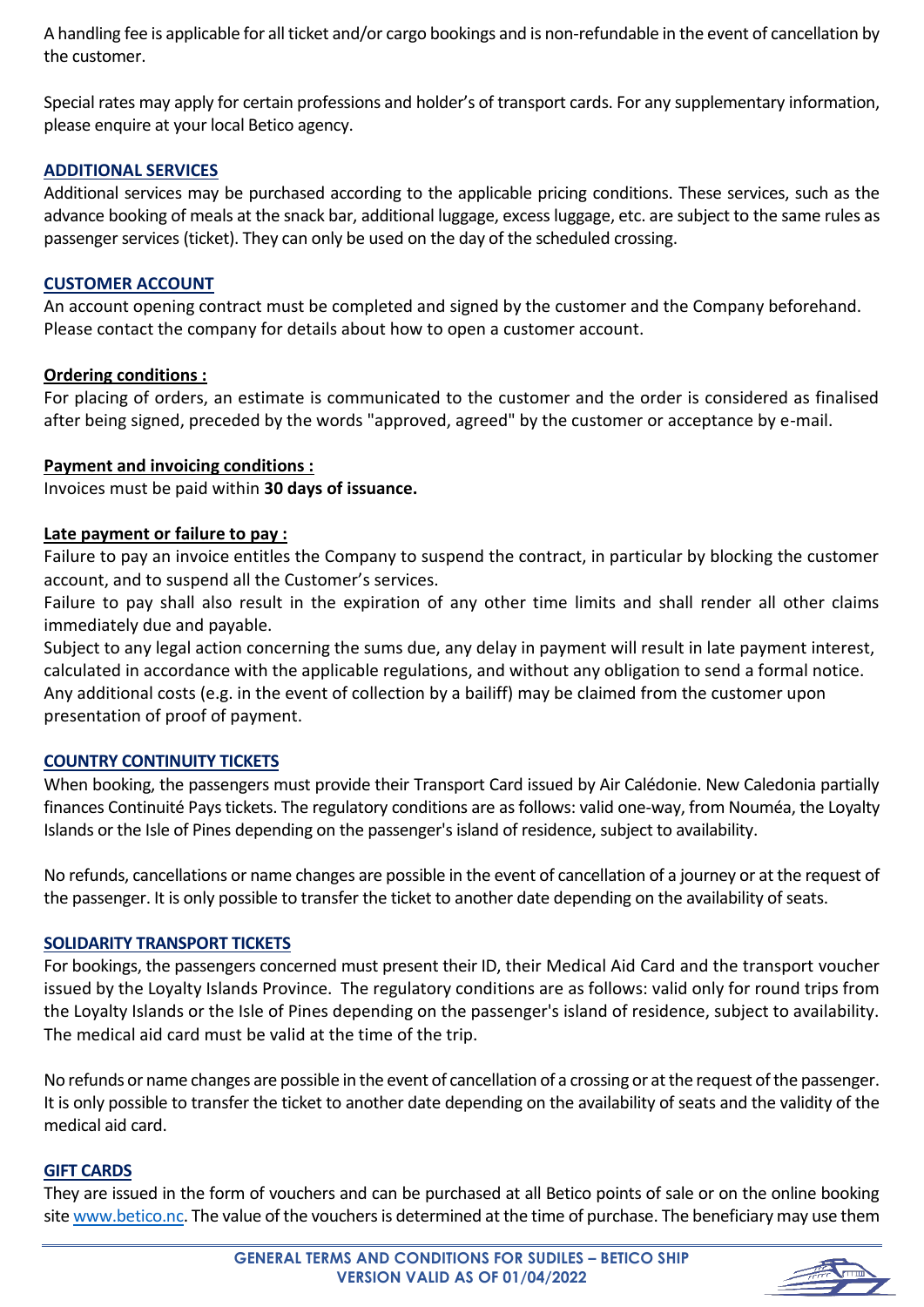only for the purchase of services offered by the Company (Tickets or Cargo) in Betico agencies or online (not usable on board the Vessel) on all confirmed Betico voyages and subject to availability. Depending on the number of services chosen, there may be an additional charge. Gifts vouchers may only be used once, if the total amount is not reached, the difference is not refunded (no change given). However, they can be supplemented by another means of payment (cash, bank card). **The validity period for booking and travelling is 6 months (from the date of purchase).** After this period, they are considered forfeited. They may not be sold or refunded.

# **MODIFICATION / CANCELLATION OF TICKETS OR CARGO BY CUSTOMERS**

Should the passenger make a MODIFICATION (date, name, destination) or CANCELLATION at their own discretion**, a fee is charged per journey and per ticket within the time limits set by the company. The amount and time period of the fee may vary depending on the pricing conditions of the chosen service.** For promotional tickets and offers listed in magazines, guides and press materials, the passenger should refer to the specific conditions of the offer available at the agency or online at [www.betico.nc.](http://www.betico.nc/)

Rates are subject to availability and may vary according to the time of travel: In the event of a change of travel date at the customer's request, if the original fare category is no longer available and/or the travel period changes, the customer must pay the fare difference in addition to any change fees.

All services deemed to be CARGO and purchased as a return fare are modifiable and refundable if the outward journey has not yet been used. In addition, depending on the applicable pricing conditions, modification or cancellation fees may be charged.

All services deemed to be travel tickets and purchased as a return fare are only modifiable (not refundable) if the outward journey has already been used. In addition, depending on the applicable pricing conditions, modification or cancellation fees may be charged.

For any request to change or cancel tickets free of charge for a justified reason (health, bereavement, etc.), proof (doctor's certificate, death certificate, etc.) is required and must be presented to the sales agent **within 7 days** (from the date of the planned trip) for the request to be accepted. Only the passenger in question, their partner and their children may ask for a modification or cancellation free of charge. No refund is possible if the supporting documents are presented after the request has been processed. Refunds are only possible through bank transfer. In this case, any handling fees are non-refundable.

When a journey is cancelled, the modification or refund of the ticket must be claimed from the Ship Company **within 7 days** (from the date of the cancelled crossing). The refund is only valid for tickets purchased at retail price.

# **WAITING LIST**

Waiting lists are made at "the last minute" the day of departure when not enough seats are available. Twenty people may be listed on the aforementioned list and to do so they must arrive on the day of departure at 5.30am at the Nouméa port, with a valid piece of identity. Payment must be made of **the current applicable rates. The available payment methods are by card or in cash.**

At the end of the check-in and boarding of the passengers who are present at the moment of departure and subject to the availability of seats, the First Officer indicates the number of people who can board.

Boarding is done in order of priority according to the list established beforehand, it is possible that some people may not be able to board due to lack of seats.

The applicable fares for the waiting list are available at the ticket office or upon request on board, and are indicated at the time of registration on the list.

#### **GROUP BOOKINGS**

Special booking conditions and rates may be offered for groups. For more information, please contact our booking department by email a[t groupe@betico.nc.](mailto:groupe@betico.nc)

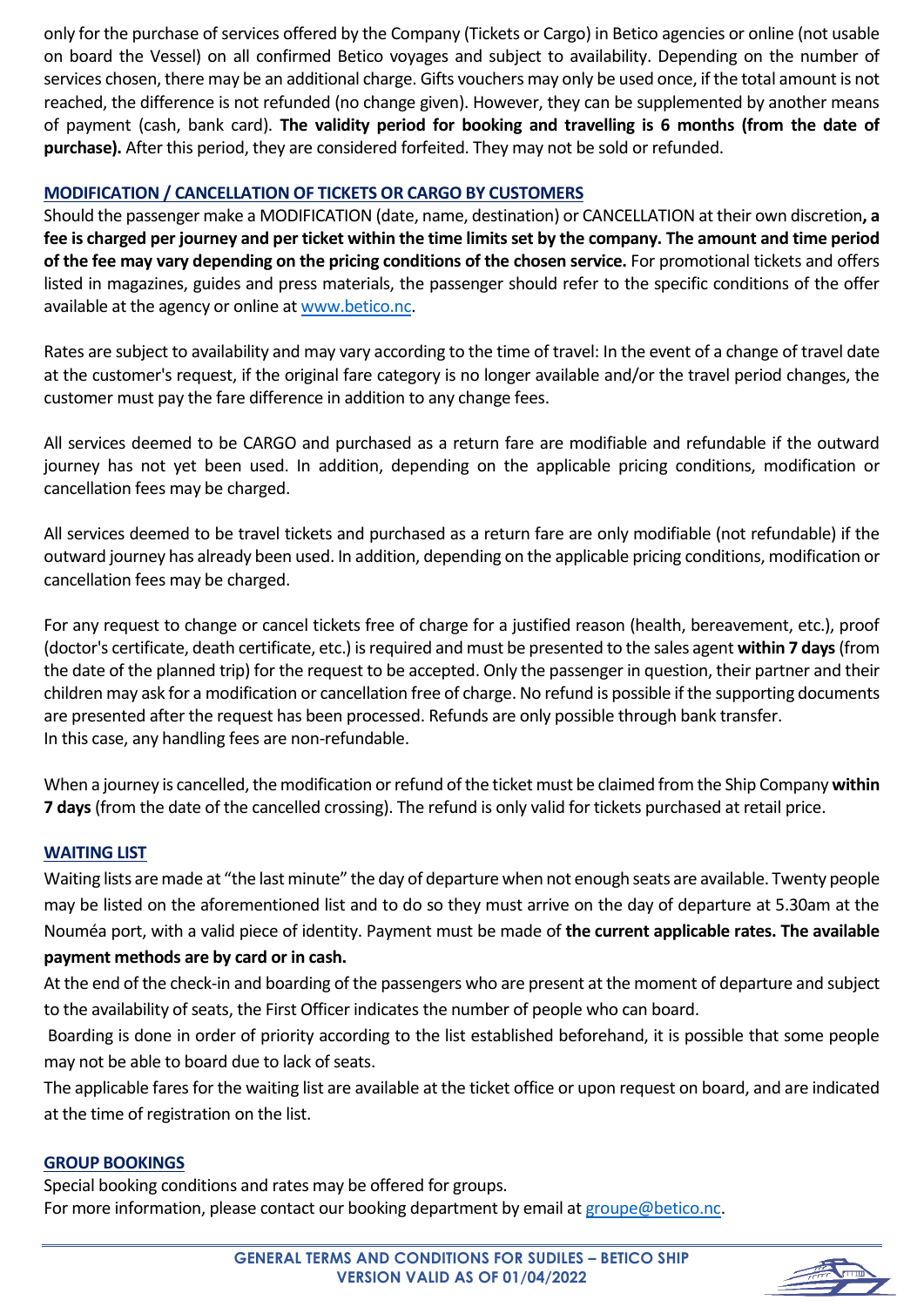### **ONLINE BOOKING**

Any error in the data entered online concerning the route, date of travel, fare class and passenger information, i.e. category, surname, first name, e-mail address or telephone number, is the sole responsibility of the person making the booking or passenger.

Inaccurate information may lead to being denied the right to board or a request for additional payment.

Tickets are automatically emailed once payment has been accepted. The passenger must check the tickets to ensure all the included information is accurate. In the event of any discrepancies, the passenger must contact the Company **within 24 hours of making the booking.**

Passengers must indicate carefully and precisely their contact information to ensure the transporter can contact them on the territory of New Caledonia in case of emergency.

# **2- TRANSPORT CONDITIONS**

# **ON-BOARD SAFETY AND SECURITY**

The Captain has absolute authority to make decisions that are necessary to ensure the safety and security of the ship. These decisions include, among others, refusing to embark passengers or their belongings and refusing to load certain goods.

### **A- PASSENGER TRANSPORT**

### **COMPANY RESPONSABILITY**

The Captain and the Company are not responsible for rerouting, in particular in the event of the rescue of another ship, nor for changes in itineraries, nor for interruptions of services or delays in the ship's departures and arrivals, nor for cancellations of the ship's crossing, which may result from events beyond their control, such as unfavourable weather conditions, special scheduled changes to the Islands, cases of quarantine, war, or total or partial strikes by the Company's personnel or third parties. Passengers waive all such claims. The costs and risks of the stay and any direct or indirect consequences

caused by one of these events will be borne by the passengers and only the tickets are modifiable or refundable (except for special fares and offers), within a maximum of **7 days from the scheduled date of the cancelled crossing**.

As an exception to the above provisions, in the event of cancellation of a crossing due to technical problems with the ship, all passengers must contact the Company's sales department to request either a refund of the price of the ticket or re-routing to the final destination as soon as possible.

Re-routing is the process of re-routing a passenger who is stranded at one of our destinations due to a cancellation of a journey caused by a technical problem. Any passenger with a return ticket of which the outward ticket has not yet been used is not entitled to re-routing as they are not considered to be stuck.

In the case of re-routing, if and when materially possible, the Company will inform the passenger of the appropriate steps to take. The Company will pay for transport (excluding excess luggage and all goods considered as Cargo), catering (excluding drinks) and accommodation, for a maximum of 3 nights and in an establishment contracted by the Company.

The budget per person and per meal that may be charged to the Company is 2,000 XPF per adult and 1,500 XPF per child (excluding drinks and desserts).

If the passenger fails to present themselves for the rerouting trip planned by the Company, they have no obligation to reschedule a crossing for the passenger. The passenger shall organise re-scheduling their trip and this may incur additional fees. The boat ticket will not be refunded.

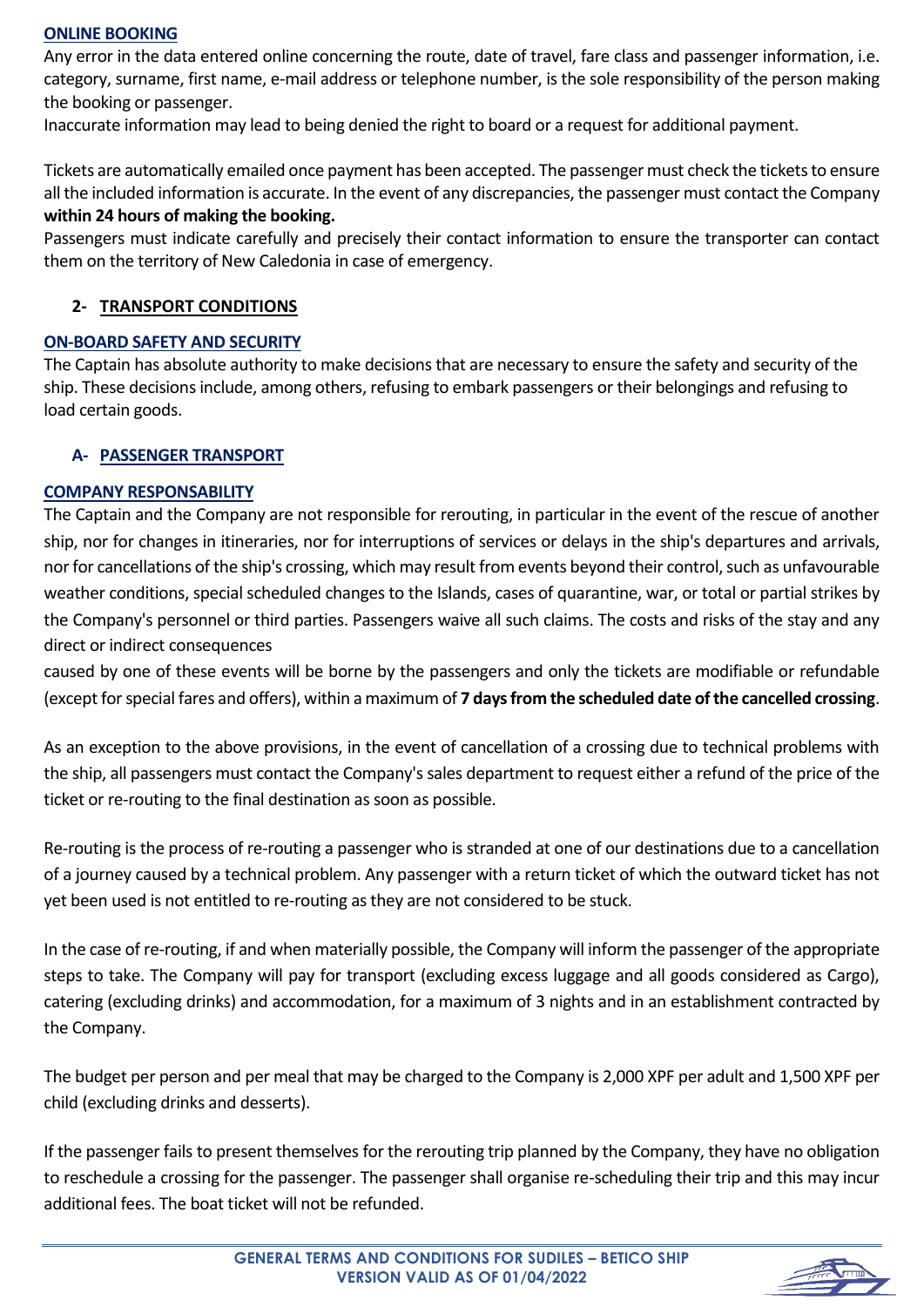If the passenger bears the costs without the prior agreement of the Company and/or in an establishment not approved by the Company, the Company is not obliged to reimburse them in full.

The transport contract only covers the transport provided by the Company, from the quay at the point of origin to the quay at the point of arrival. More generally, the Company cannot be held responsible for indirect, subsidiary or consequential damage to the transport contract. It recommends that passengers who combine different types of transport during their stay (ship, international and/or domestic flights) take out specific travel insurance for all journeys and luggage and allow sufficient and reasonable time between journeys to cover any operational incidents on the sea and/or air network. The Company may not be held liable for an incident caused by another transporter. All limitations, exemptions and stipulations of this contract concerning the liability of the Company, shall also apply, where applicable, to the liability of its agents, ships, employees and other representatives, and also to the liability in the event of it being incurred, by the owners, agents, employees and other representatives of any substituted ships.

# **REFUSAL OF ACCESS ON BOARD**

Access to the ship is denied to any person whose attitude or behaviour is not respectful of the other passengers' safety or to the ship, or who is likely to be harmful to the general public. For these reasons, people who are inebriated and/or under the influence of drugs are not allowed on board. Possession and consumption of alcohol and drugs is not authorised on board;

SUDILES reserves the right to deny access to the ship, when embarking, to any person who:

-shows inappropriate, aggressive or insulting behaviour with regard to the personnel and/or customers/passengers. -who is under the influence of alcohol or drugs,

-causes any damage to the Company's property (damage to the Islands Ferry Terminal/all Betico branches and/or on board the Ship),

-fails to pay (bounced cheque),

- refuses to comply with identity or security checks or refuses to provide proof of identity,

-makes a false declaration when reserving or defrauds.

-requires specific assistance that was not requested when booking the ticket.

Passengers at the origin of one or more serious incidents on board or in connection with the Company and reported by the latter, may be banned from boarding for a determined period of time, notified by and at the discretion of the Company's management.

The sale of tickets for these persons is automatically blocked on the booking software.

# **LUGGAGE**

All passengers, both adults and children, are entitled to one piece of hand luggage and one piece of registered luggage. All luggage must be identifiable with the owner's surname, first name, address and telephone number. To protect against all risks and for security reasons, all luggage must be properly closed and secured with a padlock or a similar system.

# **HAND LUGGAGE**

This includes bags, suitcases, boxes and small coolers that do not exceed : 30\*40\*50 cm, for a maximum weight of 6 Kg. Passengers are fully responsible for their luggage, which remains in their sole custody.

# **CHECKED-IN LUGGAGE**

This includes bags and suitcases that do not exceed: 80\*50\*40 cm, for a maximum weight of 15 Kg for adults (13 years and older) and 10 Kg for children (from 4 to 12 years). An extra 10kg luggage supplement is possible and shall

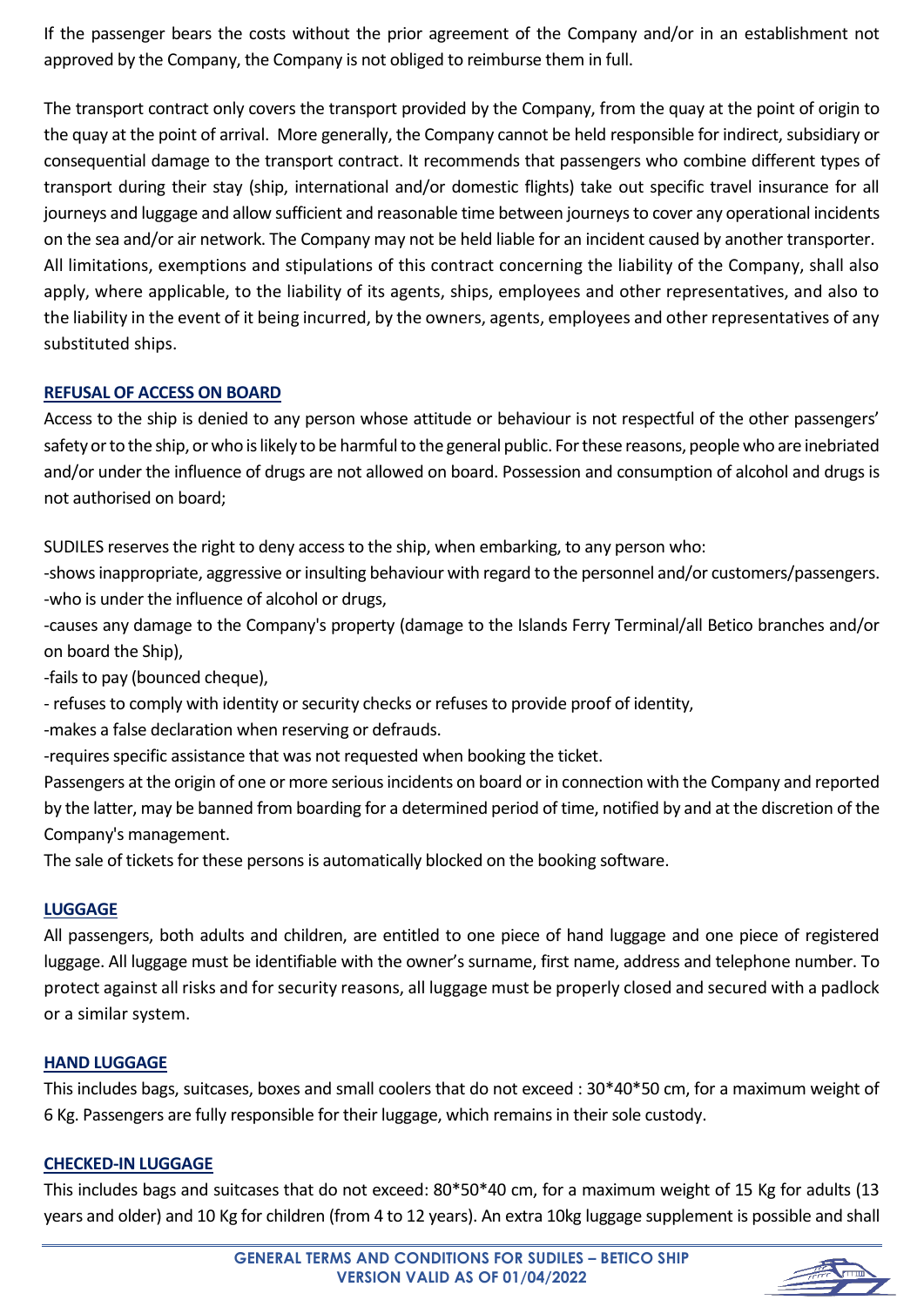be charged at the applicable rate when registering the luggage. An extra 6kg piece of luggage is authorised for infants. Adults and children with tickets purchased at the ZEN fare are entitled to an additional 10kg of luggage, **which equals to one 25kg bag** for adults and **one 20kg bag for children.**

The Company recommends not leaving any money, precious items, valuables or fragile items in luggage, as the Company declines all responsibility in this respect in the event of loss, disappearance or theft and or damage. Unclaimed luggage will remain in port at the expense and risk of its owners. **After three months,** any uncollected luggage will be considered as permanently abandoned.

Luggage is given to the ship personnel at check-in. Once the hold luggage is registered, passengers no longer have access to it and it is handed back over to passengers upon arrival at the destination. Passengers are not allowed to enter the cargo hold.

# **PROHIBITED ITEMS**

It is forbidden to carry any flammable, explosive, toxic or dangerous material, product or object (matches, powder, cartridges, firecrackers, etc.) or any other prohibited item in personal hand luggage and in the cargo hold.

### **B- CARGO TRANSPORT**

#### **RULES**

This transport contract is governed by the French law of 18 June 1966 on chartering and maritime transport contracts and by its applicable decrees and laws for all parties.

In all other cases of express agreement by the Brussels International Convention of 25 August 1924 for the Unification of Certain Rules of Law relating to Bills of Lading.

Furthermore, by the following clauses and conditions insofar as they add to or derogate from these laws, decrees and conventions.

If any of these terms and conditions are prohibited in whole or in part by applicable law or regulation, they shall, but only to that extent, be deemed nugatory.

Regardless of the applicable law or regulation, the transport operator does not waive any of the rights, defences, exemptions or limitations or liability contained in such laws and regulations.

#### **SPECIAL CONDITIONS**

Thanks to its configuration, the high-speed vessel "Bético 2" is a passenger ship that can also carry goods under very special conditions.

Furthermore, the date of departure indicated to the customer when registering may vary due to changes in the journey and for technical reasons. This change of transport date does not result in any compensation.

#### **PACKING**

All goods to be transported must be pre-packed by the sender. SUDILES reserves the right to ask for the goods to be repacked before acceptance or to check the contents of the package in the presence of the sender if there are doubts as to its condition prior to being packed. The packing must be sturdy enough to prevent damage, breakage or spoilage.

Sharp, cutting, blunt, pointed objects must be properly packed so that the sharp or pointed edge is not exposed during collection, storage and loading. Coolers must be in good conditions, have handles, all necessary plugs and not leak. Fragile goods must have the following written on them: "FRAGILE" and this must also be indicated at check-in. In the event of insufficient packaging, the company may make a note on the invoice, i.e. it will be exempted from any liability in the event of damage during transport.

#### **FOOD STUFFS**

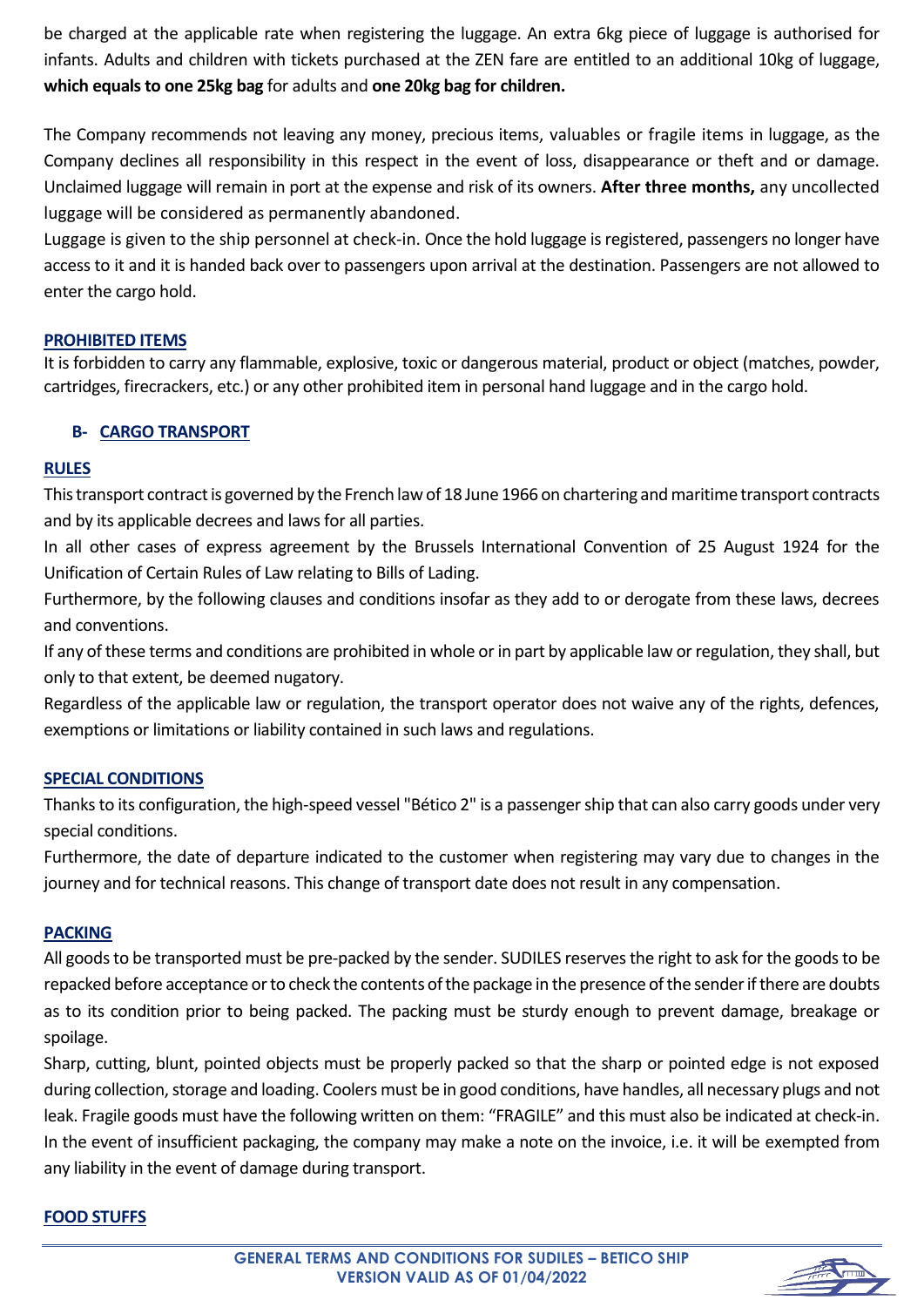All foodstuffs that are difficult to store and/or present a risk of contamination can only be transported in a cooler equipped with handles for easy handling, well closed and with a lid that is perfectly watertight to avoid any risk of spillage.

# **VEHICLES**

At the time of registration, a copy of the following documents is required: vehicle registration document, valid insurance certificate, proof of address for residents. A document describing the condition of the vehicle is drawn up by the Transport Agent and signed by the owner.

# **ANIMALS, PLANTS, AGRICULTURAL PRODUCTS**

The transporter cannot be held liable for loss, illness or death during transport. Animals travel under the full responsibility of their owners without insurance.

Certain animals, plants and agricultural products may be prohibited from being transported and/or require special authorisations. Please contact the Cardo service in Nouméa for more information regarding this. We recommend that you contact the Loyalty Islands Province or the following services as early as possible before the planned transport date in order to obtain the necessary information and documents.

Contact information:

- Loyalty Islands Province Sustainable Development and Applied Research department
- Environmental service Phone: 45.51.82. Email [sec\\_ddra@loyalty.nc](mailto:sec_ddra@loyalty.nc)
- Loyalty Islands Province Integrated Economy department BP50 98820 Wé Phone: 45 51 71. Email [sec\\_dei@loyalty.nc](mailto:sec_dei@loyalty.nc)
	- Vet: Dr Barnaud Phone: 45 51 68 / 73 53 44 Email: [a-barnaud@loyalty.nc](mailto:a-barnaud@loyalty.nc)
- Veterinary, Food and Phytosanitary Inspection Service (Service d'Inspection Vétérinaire, Alimentaire et Phytosanitaire - SIVAP)

Veterinary, Food and Rural Affairs department (Direction des Affaires Vétérinaires, Alimentaires et Rurales - DAVAR)

Quarantine and animal health division B.P. M2 - 98849 NOUMEA Cedex

Phone: 41.25.36. Email : [davar.sivap-sa@gouv.nc](mailto:davar.sivap-sa@gouv.nc) / Website: [www.davar.gouv.nc](http://www.davar.gouv.nc/)

• Plant Health Defense Group (Groupement de défense sanitaire du végétal - GDSV). Chamber of Agriculture, Nouméa

Phone: 24.31.60 - Phone: 71.72.69. Email[: sophie.tron@canc.nc](mailto:sophie.tron@canc.nc)

• Apiculture Epidemiological Surveillance Network (Réseau d'Epidémio Surveillance Apicole - RESA). Phone: 51 59 50. Email: [resa@adecal.nc](mailto:resa@adecal.nc)

# **ANIMALS**

Animals are strictly forbidden on board the ship in passenger areas. Subject to the prior agreement of the Cargo Department, certain domestic animals (dogs or cats) transported in cages may be admitted in the cargo hold. Depending on the animal, additional documentation may be required, such as:

- Vaccination card,
- Health certificate issued by a veterinary practitioner including a clinical examination and parasite control,
- Written import authorisations issued by the local council, the customary authorities of the island of destination and the Loyalty Islands Province,
- Health certificate issued by SIVAP which involves a protocol defining export conditions such as isolation period, treatments and inspections.

Bees and beekeeping equipment are not allowed on board.

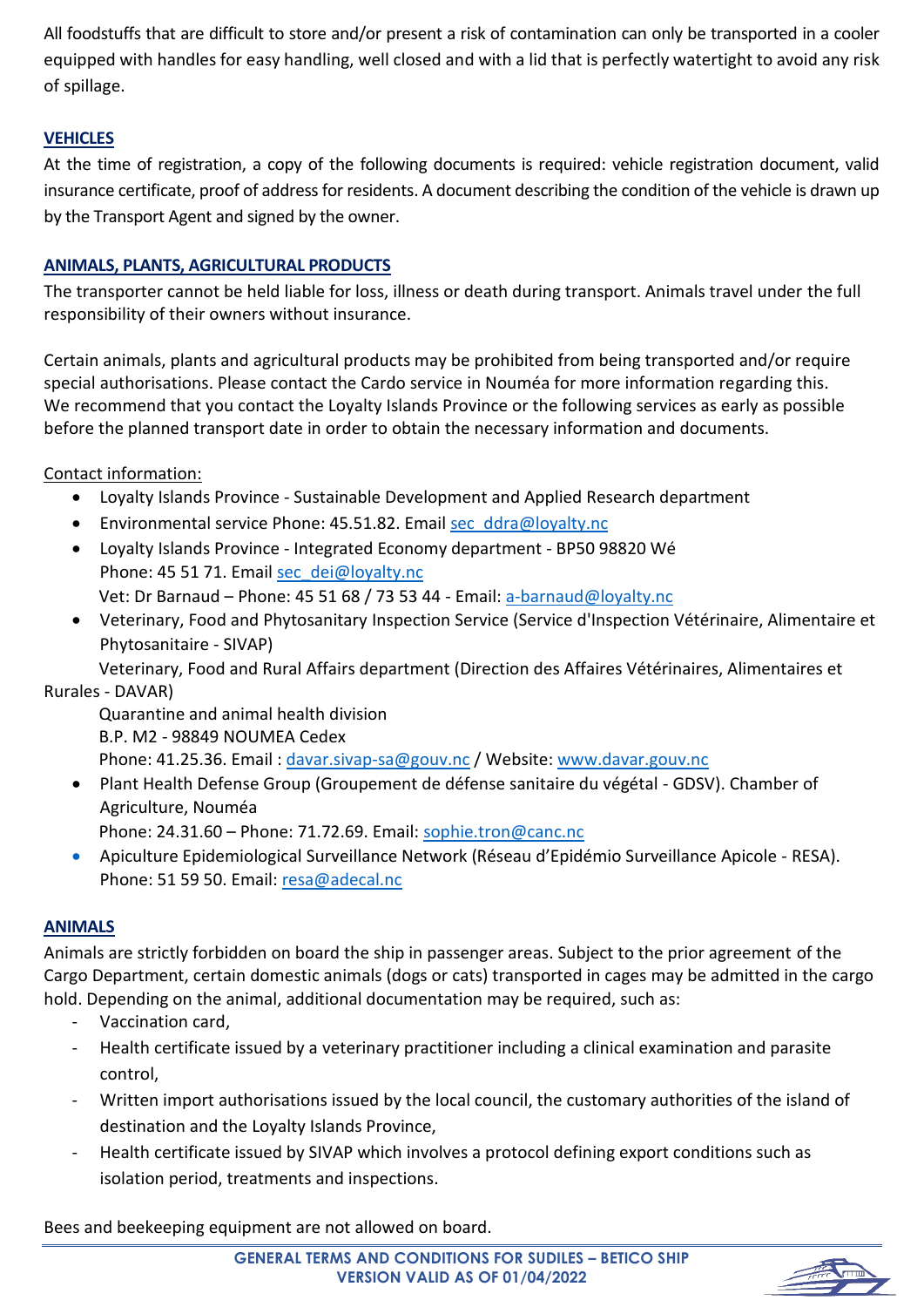Exceptionally to the provisions above, the Company accepts assistance dogs for disabled persons or persons with reduced mobility at no extra charge. They are allowed access to passenger areas, including catering areas.

# **PLANTS**

Certain plants are not allowed to be imported or exported or are subject to authorisation because of the risk of introducing invasive species, pests or diseases.

These include: palm and coconut trees, compost, etc.

# **PROHIBITED DANGEROUS MATERIALS**

For safety reasons, it is forbidden to carry any flammable, explosive, toxic or dangerous material, product or object (matches, powder, cartridges, firecrackers, etc.);

If there is any doubt about the safety of a product and its authorisation on board, the customer must check this and report it to a company agent when the goods are deposited.

The owner is liable of any concealment or false declaration of prohibited goods.

Company agents may check the content of a package with the customer's full consent. In case of any objection, the Company may refuse to accept the cargo.

In the event of a false declaration on the nature of the product or the presence of hazardous materials in a cargo package, the customer is liable to criminal prosecution. The goods are immediately confiscated and examined by the competent authority.

# **DANGEROUS GOODS AUTHORISED FOR TRANSPORT IN ACCORDANCE WITH THE IMDG CODE**

- The following must be declared to the Company. *Weapons may be transported subject to providing the following documents: Certificate of possession of a weapon with a copy of an identity document proving its ownership as well as the hunting permit for the current year.* Guns must be unloaded and the breech must be removed. The weapon and its ammunition must be handed over to the Company before embarkment. During the crossing, the gun and ammunition are stored in a secured unit of the ship. These guns and ammunitions are returned to the owner when they debark. A maximum of 200 cartridges classified as UN0012 and UN 0014 of Class 1.4S are permitted to be carried per passenger. These
- cartridges must be stored in their original case. These cartridges shall not include ammunition containing explosive or incendiary projectiles.
- The transport of oxygen cylinders for medical use is permitted with a doctor's prescription.
- Passengers are allowed to carry gas cartridges up to a maximum of 2 cartridges of 450 grams.
- Passengers are allowed to travel with everyday cosmetics in their luggage. The total net quantity of these inflammable products must not exceed 2 kg or 2 L maximum (example: 4 aerosols containing 500ml each).

These items include hairspray, perfume, colognes, nail varnish, etc.

If there is any doubt about the safety of a product and its authorisation on board, the customer must check this and report it to a company agent when the goods are checked-in.

Luggage checks and security searches may be carried out by authorised staff with the consent of the passenger. In case of any objection, the Company may refuse access on board.

Any passenger who has taken on board or placed in their luggage or cargo any prohibited dangerous material, or which does not comply with customs or police laws and regulations, is liable to the Company for any damages and expenses resulting from them embarking, notwithstanding the penalties laid down by the applicable laws.

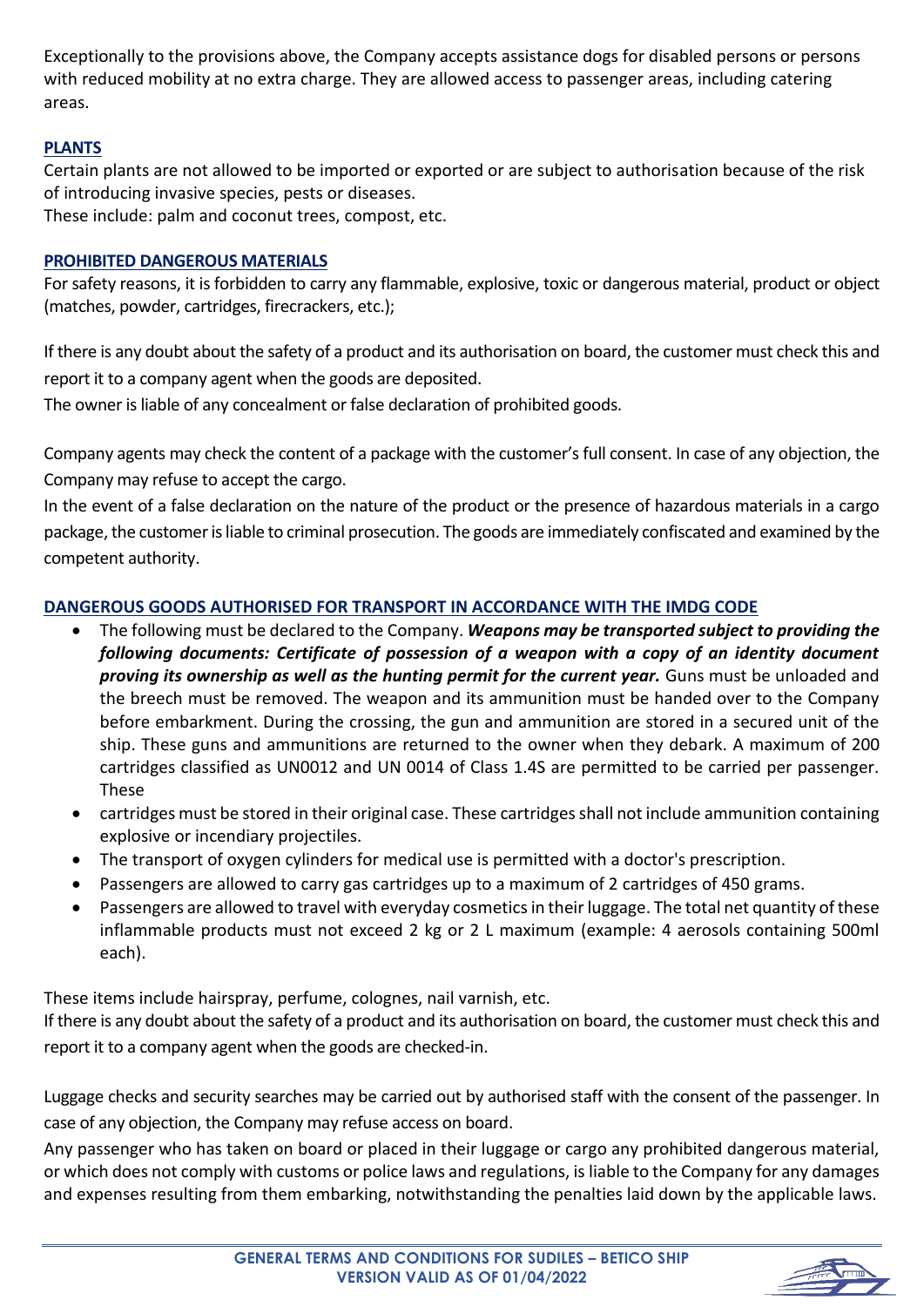In the event of a false declaration on the nature of the product or the presence of hazardous materials in their luggage or cargo the customer is liable to criminal prosecution. The goods are immediately confiscated and examined by the competent authority.

#### **TRANSPORT OF GUNS AND AMMUNITION**

Weapons may be transported subject to providing the following documents: Certificate of possession of a weapon with a copy of an identity document proving its ownership.

At the time of transport, the weapons must be stripped of their breeches and dismantled in a locked case provided for this purpose, then placed on the allocated area under the responsibility of the ship's captain. The transport of ammunition is strictly prohibited on board the ship.

## **HAZARDOUS MATERIAL LABELS**



Pour de plus amples informations sur l'emploi des étiquettes, des marques et des signaux, voir la partie 5 du Code IMDG.

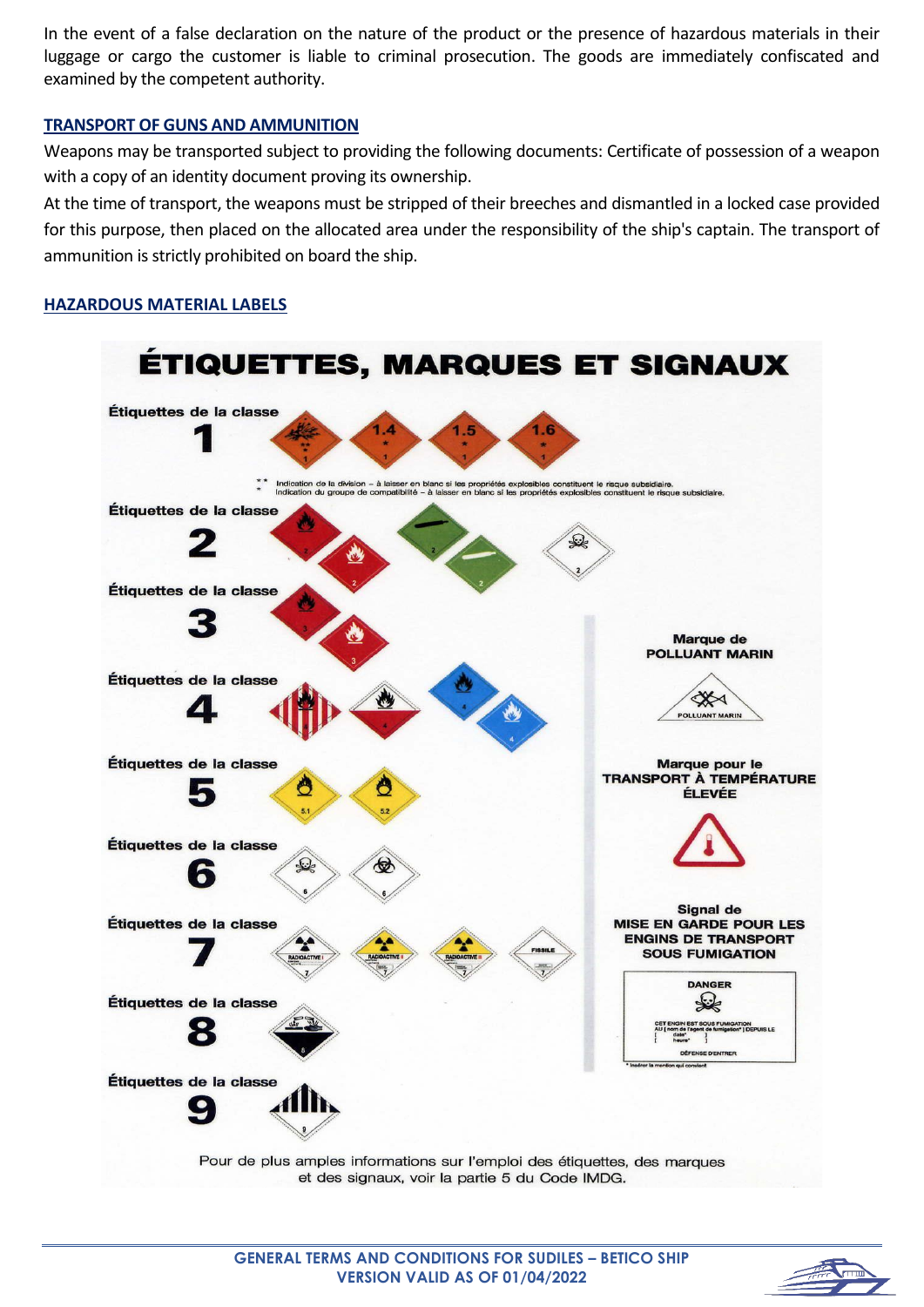## **CLAIMS**

Any claims regarding cargo must be made on arrival of the ship to the Chief Officer, a member of the crew and/or a Cargo Agent who will draw up a report, to be read and approved by both parties. If no such report is made, no compensation can be claimed from the Company.

## **HOIST DELIVERY CLAUSE**

Due to a lack of port infrastructure in the Loyalty Islands, the responsibility of SAS Sudiles is limited to the delivery of goods under hoist. Once the goods are unloaded from the ship, they are the responsibility of the owner of the goods. Unloading shall constitute delivery and total fulfilment of the contract and the carrier shall be exempt from all liability from that moment onwards. Therefore, it is the owner's responsibility to be present when the goods arrive to reception them and ensure the continuity of the cold chain.

In any case, and including unannounced or undeclared transport, these goods will not be reimbursed by the Company in case of theft, loss or damage.

Offenders shall pay a surcharge equal to double the current Cargo rate.

# **3- DAMAGES**

By damages, the Company means death, injury, total or partial loss, or other loss of any kind incurred as a result of, or in connection with, the sea transport.

Passengers are responsible for any damage caused (by them or any person in their custody) to the ship, its installations and amenities, to other passengers, to their luggage, to staff and to third parties, as well as for any fine, penalty, or other action attributable to them and served by any authority, particularly administrative or legal.

# Luggage damage (loss, breakage):

Claims are only valid if the damage is noted immediately, at the time of disembarkation, in the presence of the Company. The "Luggage Declaration Form" completed by the passenger and co-signed by the ship's chief officer or the SUDILES port agent must be presented to the Company, at the latest on arrival of the ship, together with the supporting invoices.

In addition to the "Luggage Declaration Form", in case of any breakage, the passenger may be asked to bring back their luggage for a detailed examination.

The company will reimburse on invoice only on a pro rata basis for the depreciation of personal belongings declared lost or damaged.

If the invoices are not submitted **within 3 months following the crossing**, the Company reserves the right, without prior notice, to refuse to deal with the claim.

Personal injuries:

For any bodily harm to passengers, either on board or during embarkation or disembarkation operations, the Company may only be held liable by the passenger themselves or by their legal representatives under the conditions and within the limits set by the legislation applicable in New Caledonia or the international rules governing the liability of the maritime transporter. In particular, the transporter shall compensate the victim of bodily injury at an amount equivalent to the standard unit of measure established in Article 3

of the Athens Convention relating to the Transport of Passengers and their Luggage by Sea, 2002, within the limits set out in Article 7 of that Convention (Paramount clause). In the event of any damage to their person, the passenger must report this to the Company at the latest on arrival of the Ship on the same day and send any claims to the Company by registered letter with acknowledgement of receipt, at the latest 48 hours after the date of disembarkation. Failure to comply with this requirement will result in the passenger being presumed to have disembarked without injury.

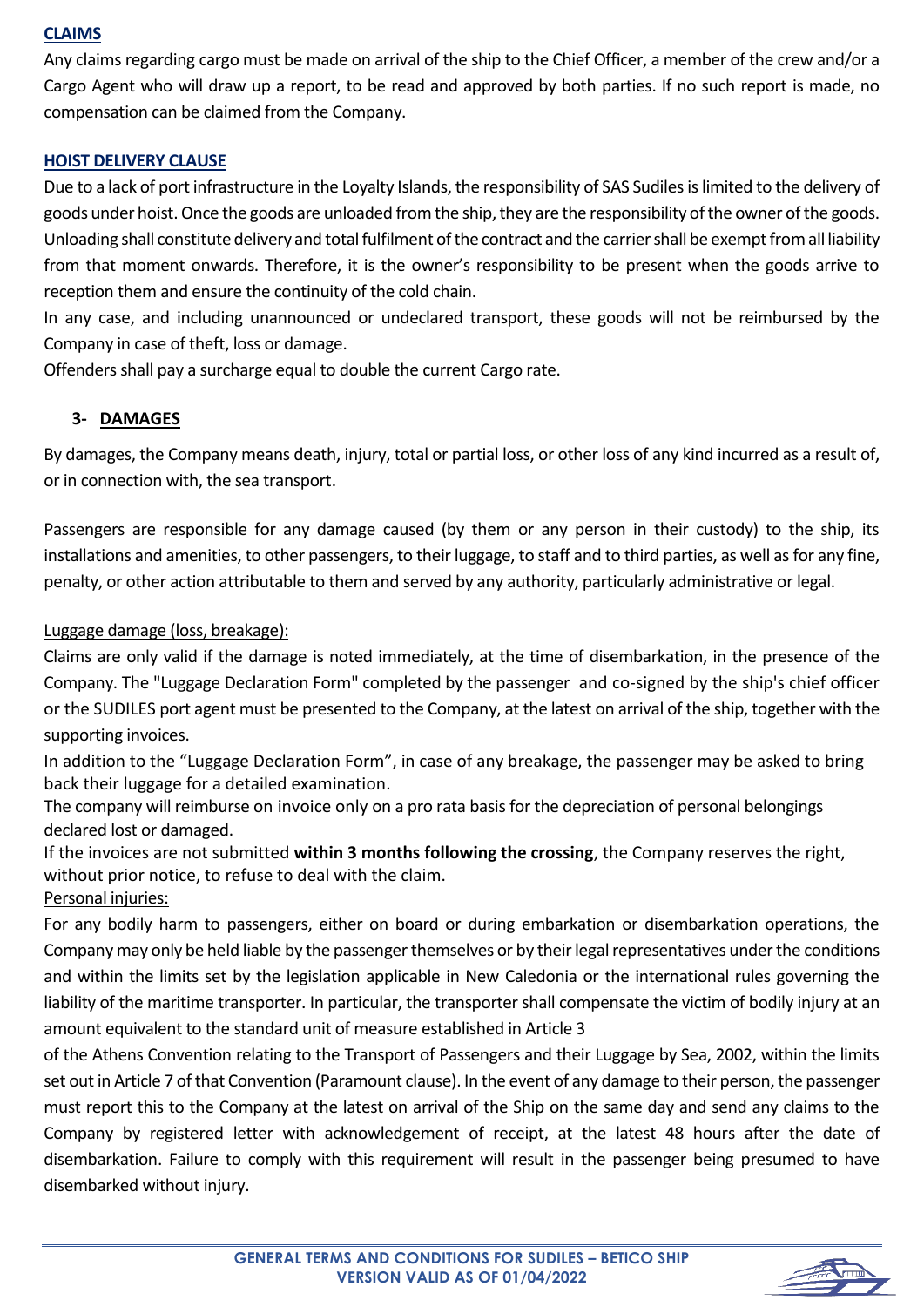# **4- PROCESSING PERSONAL DATA**

Unless otherwise stated, the personal data of individual customers collected by the Company, which is responsible for data processing within the meaning of the French Data Protection Act (Loi Informatique et Libertés), is used for the purpose of registering passengers by name, which is compulsory under maritime regulations, for invoicing and for communication, in particular commercial communication related to the organisation of trips. This data may not be used for any other purpose whatsoever. The Company undertakes to protect and ensure the security and confidentiality of its customers' personal data in accordance with the regulations, in particular by taking all the necessary precautions to prevent the data from being distorted, damaged or accessed by unauthorised third parties.

The Company shall not keep any of their customer's personal data for longer than three years following the date of data collection.

The Customer has, at all times, a right of access, rectification, opposition and deletion of their personal data, within the limits of the Transporter's legal obligations. To exercise their rights, the Customer must send their request by email to [dpo@betico.nc,](mailto:dpo@betico.nc) together with a copy of an identity document bearing the Customer's signature. They will receive an answer **within two months.**

# **5- FINAL PROVISIONS**

These general provisions are also applicable in the event of a replacement ship being chartered by the Company to another shipping company. All limitations, exemptions and stipulations concerning the Company's liability shall also apply, where applicable, to its personnel and other representatives of the ship and to the owners, employees and other representatives of any replacement ship.

The illegality or invalidity of any clause, paragraph or provision of these terms and conditions shall not affect or invalidate the rest of these terms and conditions. Any dispute relating to the application of these terms and conditions shall be submitted to the sole jurisdiction of the courts of Nouméa.

# **6- COMPANY CONTACT INFORMATION**

For any additional information, please use the following contact information.

- CARGO DEPARTMENT: 26 01 00 fret@betico.nc / fret2@betico.nc
- TICKET DEPARTMENT: NOUMEA: 260 100
- REQUESTS FOR INFORMATION, SUGGESTIONS, PROPOSALS, SERVICE IMPROVEMENTS: [serviceclient@betico.nc](mailto:serviceclient@betico.nc)
- REQUESTS FOR GROUP BOOKINGS (more than 30 people): [groupe@betico.nc](mailto:groupe@betico.nc)